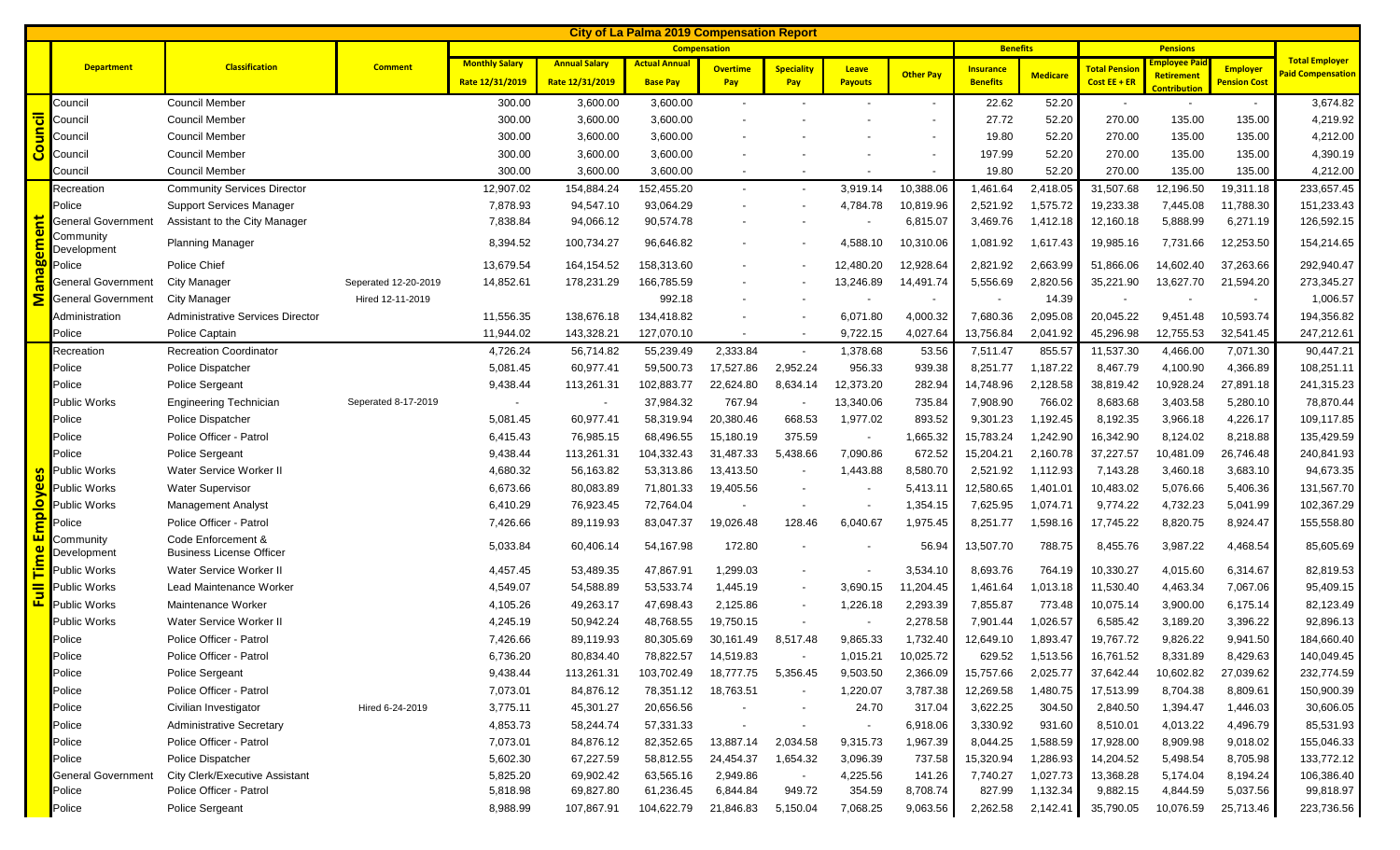|                                      | <b>City of La Palma 2019 Compensation Report</b> |                                  |                      |                       |                      |                      |                          |                          |                          |                          |                  |                 |                     |                                   |                     |                                                   |
|--------------------------------------|--------------------------------------------------|----------------------------------|----------------------|-----------------------|----------------------|----------------------|--------------------------|--------------------------|--------------------------|--------------------------|------------------|-----------------|---------------------|-----------------------------------|---------------------|---------------------------------------------------|
|                                      |                                                  |                                  |                      |                       | <b>Compensation</b>  |                      |                          |                          |                          |                          |                  | <b>Benefits</b> | <b>Pensions</b>     |                                   |                     |                                                   |
|                                      | <b>Department</b>                                | <b>Classification</b>            | <b>Comment</b>       | <b>Monthly Salary</b> | <b>Annual Salary</b> | <b>Actual Annual</b> | <b>Overtime</b>          | <b>Speciality</b>        | Leave                    |                          | <b>Insurance</b> |                 | <b>Total Pensio</b> | mployee Pai                       | Employer            | <b>Total Employer</b><br><b>Paid Compensation</b> |
|                                      |                                                  |                                  |                      | Rate 12/31/2019       | Rate 12/31/2019      | <b>Base Pay</b>      | Pay                      | Pay                      | Payouts                  | <b>Other Pay</b>         | <b>Benefits</b>  | <b>Medicare</b> | Cost $EE + ER$      | <b>Retirement</b><br>Contribution | <b>Pension Cost</b> |                                                   |
|                                      | Police                                           | Police Officer - Patrol          | Seperated 1-1-2019   |                       |                      | 4,307.27             | $\blacksquare$           | $\overline{\phantom{a}}$ | 5,557.75                 | 126.34                   | 685.10           | 144.87          | 904.31              | 445.68                            | 458.63              | 12,629.95                                         |
|                                      | Police                                           | Police Officer - Patrol          |                      | 7,426.66              | 89,119.93            | 88,249.55            | 21,714.52                | 6,798.86                 | 1,414.27                 | 2,038.67                 | 8,173.35         | 1,743.10        | 19,317.47           | 9,602.92                          | 9,714.55            | 168,767.26                                        |
|                                      | Police                                           | Police Officer - Patrol          |                      | 7,073.01              | 84,876.12            | 76,158.27            | 8,339.43                 | 6,542.83                 | 1,315.35                 | 1,447.76                 | 15,483.24        | 1,360.19        | 18,741.32           | 9,317.61                          | 9,423.71            | 148,129.71                                        |
|                                      | Finance                                          | <b>Account Clerk</b>             |                      | 4,252.11              | 51,025.38            | 50,225.15            | $\overline{\phantom{a}}$ |                          | 2,783.82                 | 6,869.96                 | 2,461.64         | 868.28          | 10,379.94           | 4,018.02                          | 6,361.92            | 83,968.73                                         |
|                                      | <b>Public Works</b>                              | Maintenance Supervisor           |                      | 7,345.71              | 88,148.52            | 84,572.38            | 7,289.15                 |                          | 3,478.54                 | 2,842.24                 | 7,925.95         | 1,423.64        | 17,985.60           | 6,962.18                          | 11,023.42           | 143,503.10                                        |
|                                      | Recreation                                       | Senior Office Assistant          |                      | 4,060.77              | 48,729.28            | 47,381.31            | 188.79                   |                          | 3,074.62                 | 159.04                   | 7,625.95         | 736.60          | 9,912.92            | 3,837.26                          | 6,075.66            | 78,992.15                                         |
|                                      | Police                                           | Police Dispatcher                |                      | 4,839.48              | 58,073.72            | 54,199.89            | 13,316.19                | 2,688.82                 | 533.73                   | 939.38                   | 630.00           | 1,039.36        | 7,654.65            | 3,707.08                          | 3,947.57            | 88,656.67                                         |
| စိ                                   | Police                                           | Police Officer - Patrol          | Seperated 10-19-2019 |                       |                      | 70,508.45            | 13,901.93                | 7,050.76                 | 16,371.12                | 8,441.68                 | 1,987.74         | 1,685.96        | 15,571.00           | 7,725.64                          | 7,845.36            | 151,089.64                                        |
| $\boldsymbol{\omega}$                | Finance                                          | <b>Accounting Supervisor</b>     |                      | 7,422.68              | 89,072.22            | 82,019.56            |                          |                          | 2,951.85                 | 949.10                   | 10,914.49        | 1,245.76        | 18,119.82           | 7,014.10                          | 11,105.72           | 134,320.40                                        |
| <mark>Nold</mark>                    | Police                                           | <b>Police Sergeant</b>           |                      | 8,153.28              | 97,839.37            | 92,745.72            | 25,074.89                | 5,340.46                 |                          | 1,182.06                 | 8,371.63         | 1,802.97        | 21,081.55           | 6,871.27                          | 14,210.28           | 176,680.83                                        |
| $\mathbf{E}$                         | Public Works                                     | <b>Administrative Secretary</b>  | Hired 7-01-2019      | 3,993.17              | 47,918.10            | 22,116.00            | 139.44                   |                          | $\overline{\phantom{a}}$ | 25.88                    | 89.52            | 323.07          | 3,037.56            | 1,492.80                          | 1,544.76            | 28,769.03                                         |
| $\omega$                             | Public Works                                     | <b>Administrative Secretary</b>  | Seperated 1-3-2019   |                       |                      | 2,704.19             | $\overline{\phantom{a}}$ |                          | 12,440.38                | 19.74                    | 588.18           | 219.87          | 549.50              | 217.50                            | 332.00              | 17,071.36                                         |
| <u>آھن</u>                           | Police                                           | <b>Police Records Clerk</b>      |                      | 3,897.78              | 46,773.38            | 44,704.16            | $\overline{\phantom{a}}$ |                          | 665.36                   | 939.38                   | 8,645.59         | 671.45          | 5,990.32            | 2,901.04                          | 3,089.28            | 67,606.58                                         |
|                                      | Recreation                                       | <b>Recreation Coordinator</b>    |                      | 3,526.79              | 42,321.47            | 32,062.85            | 984.01                   |                          | $\overline{\phantom{a}}$ | 21.76                    | 5,629.33         | 479.46          | 4,016.06            | 1,966.33                          | 2,049.73            | 47,209.53                                         |
| $\overline{\overline{\overline{5}}}$ | Finance                                          | <b>Accounting Technician</b>     |                      | 5,312.93              | 63,755.11            | 60,228.95            |                          |                          | 1,503.20                 | 6,593.32                 | 2,732.12         | 990.68          | 9,315.18            | 4,392.90                          | 4,922.28            | 90,678.63                                         |
|                                      | Police                                           | Police Officer - Patrol          |                      | 6,415.43              | 76,985.15            | 74,366.78            | 13,480.53                |                          | 1,167.12                 | 1,876.50                 | 8,354.02         | 1,317.90        | 15,865.72           | 7,886.41                          | 7,979.31            | 132,294.29                                        |
|                                      | Recreation                                       | <b>Recreation Coordinator</b>    | Seperated 5-24-2019  |                       |                      | 22,974.69            | 538.90                   |                          | 6,492.85                 | 117.96                   | 3,813.08         | 436.80          | 4,688.21            | 1,855.64                          | 2,832.57            | 43,750.70                                         |
|                                      | Administration                                   | Human Resources Specialist       |                      | 5,445.94              | 65,351.30            | 64,326.32            | 32.11                    |                          | 4,251.26                 | 6,869.96                 | 280.87           | 1,094.46        | 13,294.14           | 5,146.04                          | 8,148.10            | 103,443.26                                        |
|                                      | Police                                           | Police Officer - Patrol          |                      | 6,415.43              | 76,985.15            | 74,940.28            | 20,491.86                | 592.20                   | 1,172.80                 | 9,990.31                 | 1,761.64         | 1,554.22        | 15,940.34           | 7,924.90                          | 8,015.44            | 142,383.99                                        |
|                                      | Police                                           | <b>Police Sergeant</b>           |                      | 9,438.44              | 113,261.31           | 56,266.46            | 2,374.21                 | 7,489.23                 | 11,308.90                | 20,749.45                | 16,427.20        | 1,423.74        | 38,919.96           | 10,965.28                         | 27,954.68           | 193,879.11                                        |
|                                      | Police                                           | Police Officer - Patrol          |                      | 7,073.01              | 84,876.12            | 82,322.19            | 17,526.42                |                          | 2,861.81                 | 1,959.40                 | 5,877.19         | 1,517.69        | 17,438.81           | 8,668.90                          | 8,769.91            | 146,942.32                                        |
|                                      | Recreation                                       | Senior Recreation Leader         | Seperated 12-20-2019 |                       |                      | 15,046.14            | $\overline{\phantom{a}}$ |                          |                          |                          |                  | 218.13          | 1,128.50            | 564.25                            | 564.25              | 17,521.27                                         |
|                                      | Recreation                                       | Senior Recreation Leader         |                      |                       |                      | 12,540.10            | $\overline{\phantom{a}}$ |                          |                          |                          |                  | 181.79          | 1,680.20            | 813.65                            | 866.55              | 16,082.29                                         |
|                                      | Recreation                                       | Senior Recreation Leader         |                      |                       |                      | 16,320.28            | 332.11                   |                          |                          |                          |                  | 241.47          | 1,224.00            | 612.00                            | 612.00              | 19,341.86                                         |
|                                      | Recreation                                       | Senior Recreation Leader         | Separate 9-28-2019   |                       |                      | 13,178.69            |                          |                          |                          |                          |                  | 191.08          | 988.40              | 494.20                            | 494.20              | 15,346.57                                         |
| စိ                                   | Recreation                                       | <b>Senior Recreation Leader</b>  |                      |                       |                      | 2,887.31             |                          |                          |                          |                          |                  | 41.90           | 216.54              | 108.27                            | 108.27              | 3,362.29                                          |
| ployer                               | Recreation                                       | Senior Recreation Leader         |                      |                       |                      | 15,332.60            |                          |                          |                          | $\overline{\phantom{a}}$ |                  | 222.36          | 1,149.94            | 574.97                            | 574.97              | 17,854.84                                         |
|                                      | Police                                           | Police Services Aide             |                      |                       |                      | 7,944.00             |                          |                          |                          |                          |                  | 115.19          | 595.86              | 297.93                            | 297.93              | 9,250.91                                          |
| $\overline{\Xi}$                     | Recreation                                       | Senior Recreation Leader         | Seperated 6-24-2019  |                       |                      | 2,004.45             | $\overline{\phantom{a}}$ |                          |                          |                          |                  | 29.06           | 150.34              | 75.17                             | 75.17               | 2,334.19                                          |
| $\omega$                             | Recreation                                       | Senior Recreation Leader         | Seperated 8-7-2019   |                       |                      | 5,664.90             | 93.15                    |                          |                          |                          |                  | 83.49           | 424.90              | 212.45                            | 212.45              | 6,691.34                                          |
| <u>ia</u>                            | Recreation                                       | Senior Recreation Leader         |                      |                       |                      | 14,669.04            | 83.90                    |                          |                          |                          |                  | 213.92          | 1,100.16            | 550.08                            | 550.08              | 17,167.18                                         |
| $\overline{\phantom{a}}$             | Recreation                                       | <b>Senior Recreation Leader</b>  |                      |                       |                      | 12,873.78            | 51.34                    |                          |                          |                          |                  | 187.39          | 965.56              | 482.78                            | 482.78              | 15,043.63                                         |
| 。<br>2                               | Police                                           | <b>Community Liaison Officer</b> |                      |                       |                      | 22,552.85            |                          |                          |                          |                          |                  | 327.02          | 1,691.46            | 845.73                            | 845.73              | 26,262.79                                         |
|                                      | Recreation                                       | <b>Senior Recreation Leader</b>  | Seperated 5-4-2019   |                       |                      | 3,144.16             |                          |                          |                          |                          |                  | 45.59           | 235.82              | 117.91                            | 117.91              | 3,661.39                                          |
|                                      | Recreation                                       | Senior Recreation Leader         |                      |                       |                      | 14,133.99            | $\overline{\phantom{a}}$ |                          |                          | -                        |                  | 204.93          | 1,060.04            | 530.02                            | 530.02              | 16,459.00                                         |
|                                      | Recreation                                       | Senior Recreation Leader         | Seperated 8-3-2019   |                       |                      | 4,726.50             | 20.70                    |                          |                          | $\overline{\phantom{a}}$ |                  | 68.83           | 354.50              | 177.25                            | 177.25              | 5,525.03                                          |
|                                      | Police                                           | Reserve Police Officer           |                      |                       |                      | 15,091.53            | $\sim$                   |                          | $\overline{\phantom{a}}$ | 300.04                   |                  | 223.17          | 1,131.90            | 565.95                            | 565.95              | 17,878.54                                         |
|                                      | Recreation                                       | Senior Recreation Leader         |                      |                       |                      | 10,721.01            |                          |                          |                          |                          |                  | 155.48          | 804.08              | 402.04                            | 402.04              | 12,484.65                                         |
|                                      | Recreation                                       | <b>Senior Recreation Leader</b>  |                      |                       |                      | 12,752.72            |                          |                          |                          |                          |                  | 184.91          | 956.48              | 478.24                            | 478.24              | 14,850.59                                         |
|                                      | Police                                           | Reserve Police Officer           |                      |                       |                      | 2,352.28             |                          |                          |                          | 300.04                   |                  | 38.47           | 176.40              | 88.20                             | 88.20               | 3,043.59                                          |
|                                      | Recreation                                       | Senior Recreation Leader         | Hired 4-27-2019      |                       |                      | 7,007.31             |                          |                          |                          |                          |                  | 101.57          | 525.56              | 262.78                            | 262.78              | 8,160.00                                          |
|                                      | Recreation                                       | Senior Recreation Leader         |                      |                       |                      | 13,547.27            |                          |                          |                          | $\overline{\phantom{a}}$ |                  | 196.44          | 1,016.04            | 508.02                            | 508.02              | 15,775.79                                         |
|                                      |                                                  |                                  |                      |                       |                      |                      |                          |                          |                          |                          |                  |                 |                     |                                   |                     |                                                   |